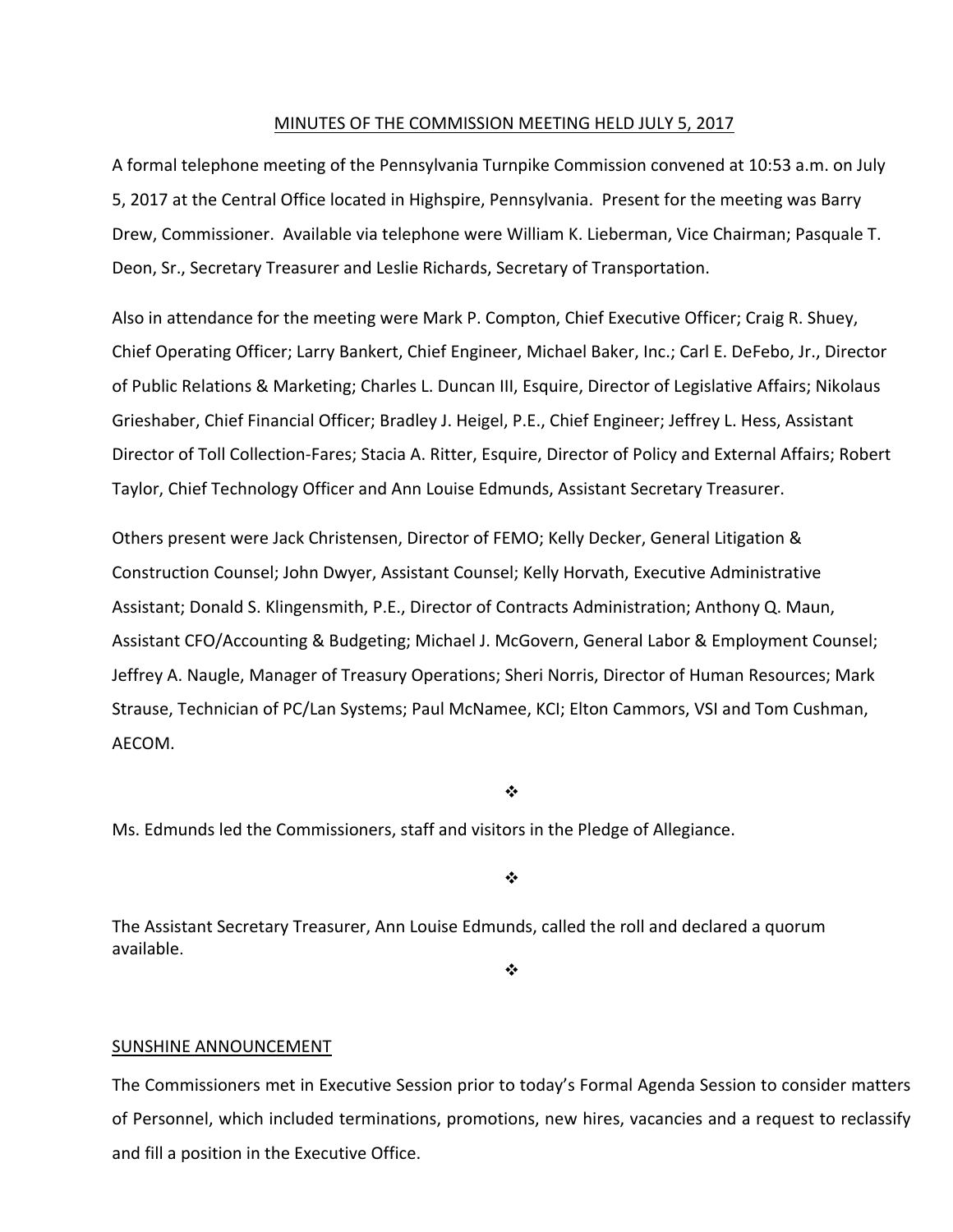The Commissioners also engaged in non‐deliberative informational discussions regarding various actions and matters, which have been approved at previous public meetings.

 $\frac{1}{2}$ 

# PUBLIC COMMENT

Ms. Edmunds: The public is welcome to address the Commission regarding items listed on the Agenda or other items not listed on the Agenda that are within the Commission's authority or control.

In order to conduct an orderly and effective meeting, all persons wishing to address the Commission should have signed in a requested time to speak. If you have not done so, you are invited to do so at this time.

There were no requests to address the Commission.

# MINUTES OF THE MEETING

Motion‐That the Minutes of the meeting held June 20, 2017 be approved and filed as submitted ‐were made by Commissioner Drew, seconded by Commissioner Deon, and passed unanimously.

 $\bullet^{\bullet}_{\bullet} \bullet$ 

 $\frac{1}{2}$ 

### COMMUNICATIONS

Motion‐That the Commission approves the memo received from the Chief Counsel ‐was made by Commissioner Drew, seconded by Commissioner Deon, and passed unanimously.

### PERSONNEL

Motion‐That the Commission approves the Personnel as submitted‐ was made by Commissioner Drew, seconded by Commissioner Deon, and passed unanimously.

❖

 $\frac{1}{2}$ 

UNFINISHED BUSINESS No Unfinished Business to consider.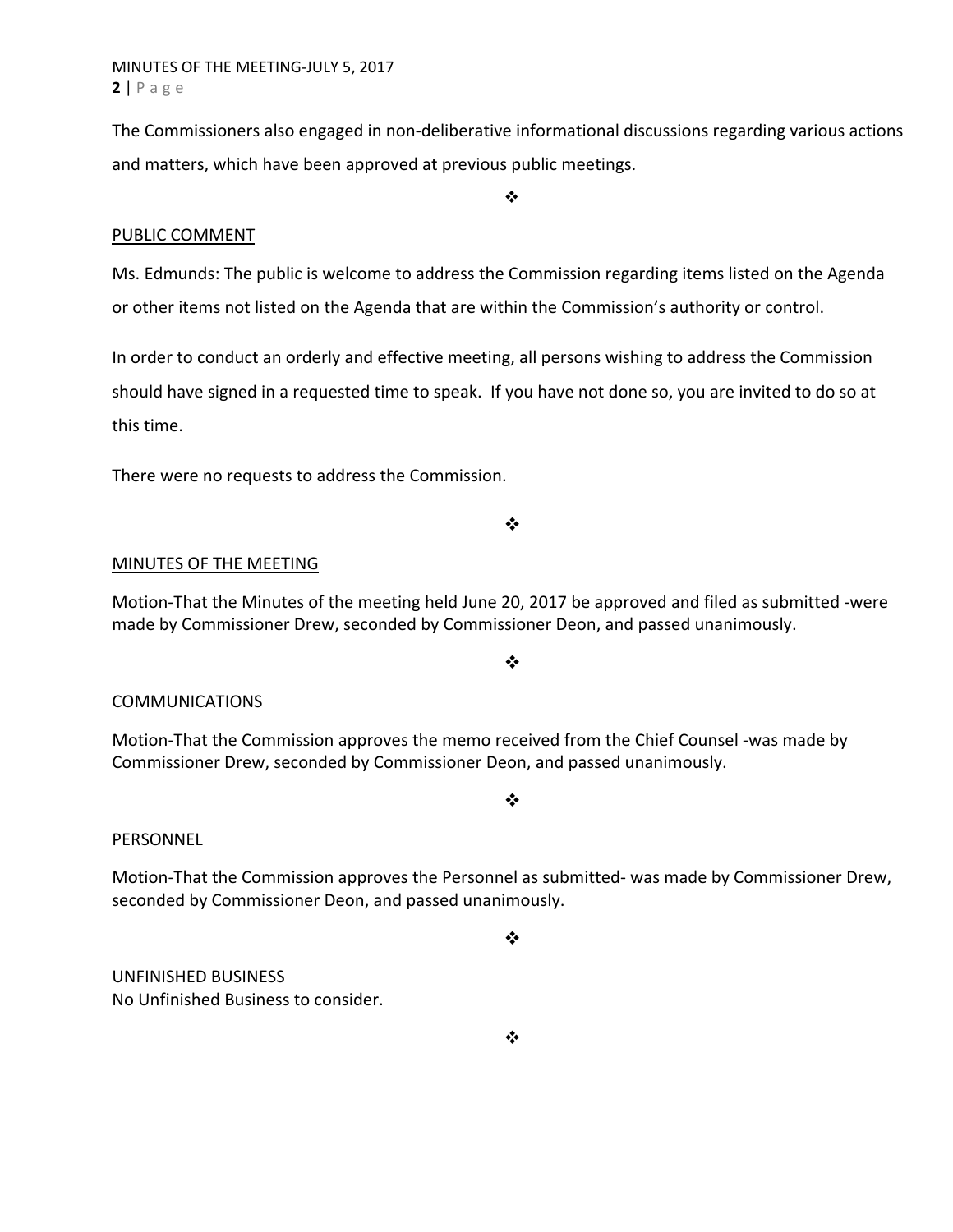# NEW BUSINESS OCIP PAYMENT

Motion‐That the Commission approves payment of the invoice to Chubb, through our broker AON, for a total amount of \$49,841.00, which represents the premium for the Owner Controlled Insurance Program (OCIP) for the Southern Beltway, US 22 to I‐79 (through July 26, 2019)‐was made by Commissioner Drew, seconded by Commissioner Deon, and passed unanimously.

#### ❖

# **AGREEMENTS**

Motion‐That the Commission approves the negotiation and execution of the Agreements, an Amendment, a Work Order and a Lease for the items listed in memos "a" through "f":

- a. Amendment to our agreement with Penn State Facility Engineering Institute to continue with facility condition assessments, implementation of a utility bill management system, energy procurement assistance and educational services; exercising the option to renew the agreement for an additional 4-years at a not-to-exceed amount of \$2,250,527.00; and a supplement of \$59,338.00 for the FY 2018 contract;
- b. Agreement with the Wilkes‐Barre/Scranton International Airport to protect the Commissions' interests and property during the Northeastern PA Air Show to be held August 11 – 13, 2017;
- c. Easement Agreement with Towamencin Township for the Township to install a pedestrian trail through Parcel 656 of Commission owned surplus property; for a fee of \$5,000.00 from the Township;
- d. Work Order #45 with TransCore to provide hardware, software and installation for a component upgrade to the existing Digital Video Audit System (DVAS); at a not‐to‐exceed amount of \$169,890.00;
- e. Lease Agreement with TransCore to lease Commission owned property at 300 East Park Drive for the Customer Service Center and Violations Processing Center;
- f. Settlement Agreement and Release with Nancy Zerfuss, and authorizing issuance of the workers' compensation settlement payment.

‐was made by Commissioner Drew, seconded by Commissioner Deon, and passed unanimously.

 $\frac{1}{2}$ 

# RIGHT‐OF‐WAY REQUESTS

Motion-That the Commission approves the Right-of-Way Request for the items listed in memos "a" through "f":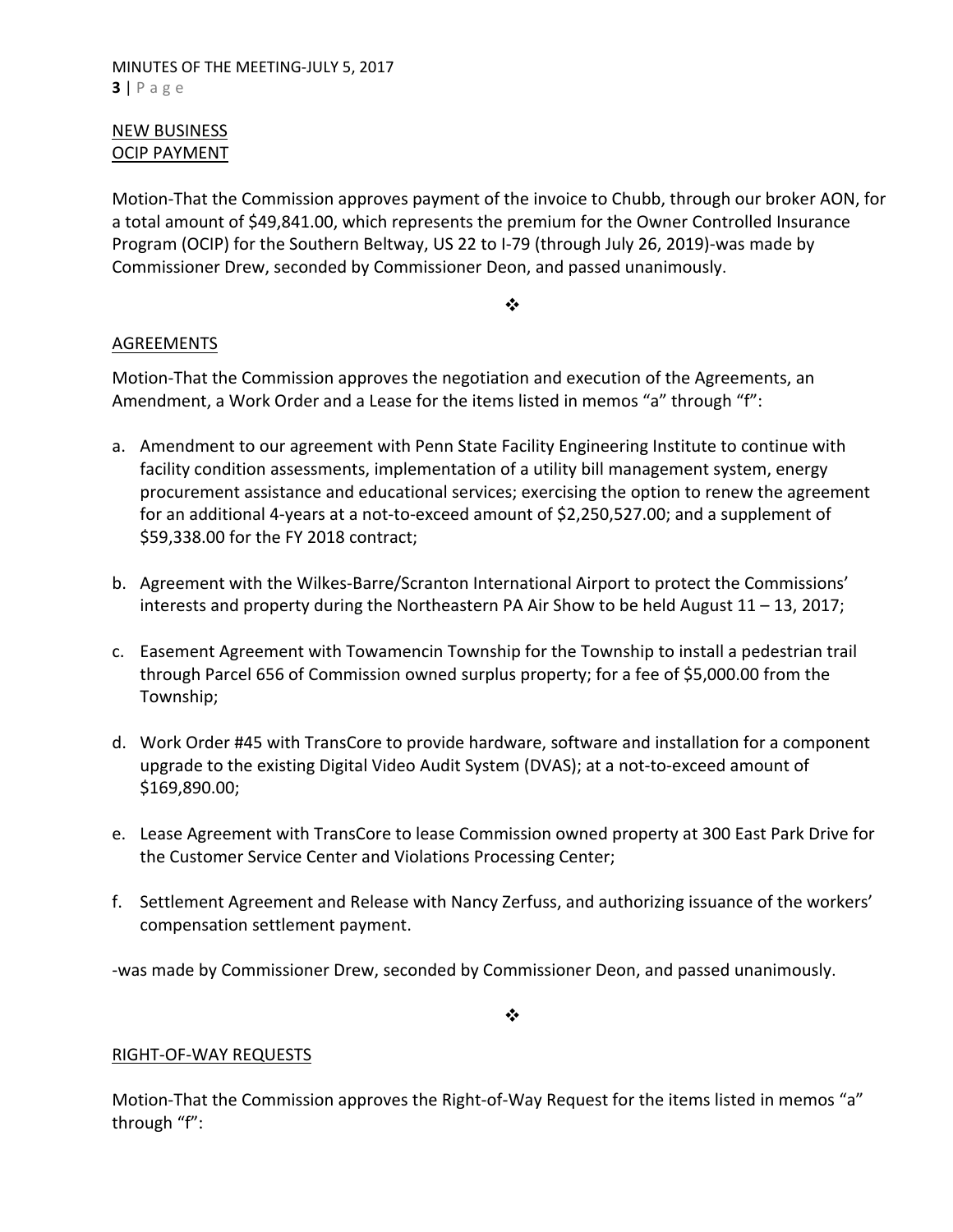### MINUTES OF THE MEETING‐JULY 5, 2017

#### **4** | Page

- a. Acquisition of Right-of-Way #3062-C (Patricia M. Herrmann), a partial take parcel necessary for the installation of pre‐entry ITS from MP 10.00 to MP 189.00 by authorizing payment of \$3,500.00 representing fair market value to Patricia M. Herrmann; authorize the appropriate Commission officials to execute the Temporary Construction Easement and other documents that may be required for closing; and authorize payment of additional statutory damages as calculated by the Right‐of‐Way Administrator and approved by the Chief Counsel and payment of the fair market value to the property owner is contingent upon the delivery of a Temporary construction Easement as prepared by the Legal Department;
- b. Settlement of Right‐of‐Way #1031‐R05 (Shreeji Properties, LLC), a partial take parcel necessary for the Somerset 5‐Legged Interchange by authorizing payment of \$81,241.31 representing settlement to Bresnahan, Nixon & Finnegan, P.C., escrow agent; and payment of the settlement funds is contingent upon the execution of a Stipulation of Settlement as approved by the Legal Department and the docket being marked settled and discontinued with prejudice;
- c. Settlement of Right‐of‐Way #1031‐R04 (GM Realty, LLC, et al.), a partial take parcel necessary for the Somerset 5‐Legged Interchange by authorizing payment of \$22,538.00 representing settlement to Bresnahan, Nixon & Finnegan, P.C., escrow agent; and payment of the settlement funds is contingent upon the execution of a Stipulation of Settlement as approved by the Legal Department and the docket being marked settled and discontinued with prejudice;
- d. Settlement of Right‐of‐Way #1031‐R20 (HK Realty, LLC, et al.), a partial take parcel necessary for the Somerset 5‐Legged Interchange by authorizing payment of \$46,637.21 representing settlement to Bresnahan, Nixon & Finnegan, P.C., escrow agent; and payment of the settlement funds is contingent upon the execution of a Stipulation of Settlement as approved by the Legal Department and the docket being marked settled and discontinued with prejudice;
- e. Acquisition of Right‐of‐Way #1092‐C2 (Samuel G. Fochtman), a partial take parcel necessary for the total reconstruction project from MP 128.00 to MP 134.00 by authorizing payment of \$707.50 representing fair market value and pro-rated taxes to Samuel G. Fochtman; authorize the appropriate Commission officials to execute the Agreement of Sale and all other documents required for closing; authorize the payment of additional statutory damages as calculated by the Right‐of‐Way Administrator and approved by the Chief Counsel; and payment of fair market value to the property owner is contingent upon the delivery of a deed as prepared by the Legal Department;
- f. Acquisition of Right‐of‐Way #7169‐H (Paul & Kristan Hardy), a partial take parcel necessary for construction of the I‐95 Interchange by authorizing payment of \$150.00 representing payment of the Borough's sewer connection application fee to The Bristol Borough Water and Sewer Authority; authorizing the payment of all other costs associated with the sewer connection, and all other damages as calculated by the Right‐of‐Way Administrator and approved by the Chief Counsel.

‐was made by Commissioner Drew, seconded by Commissioner Deon, and passed unanimously.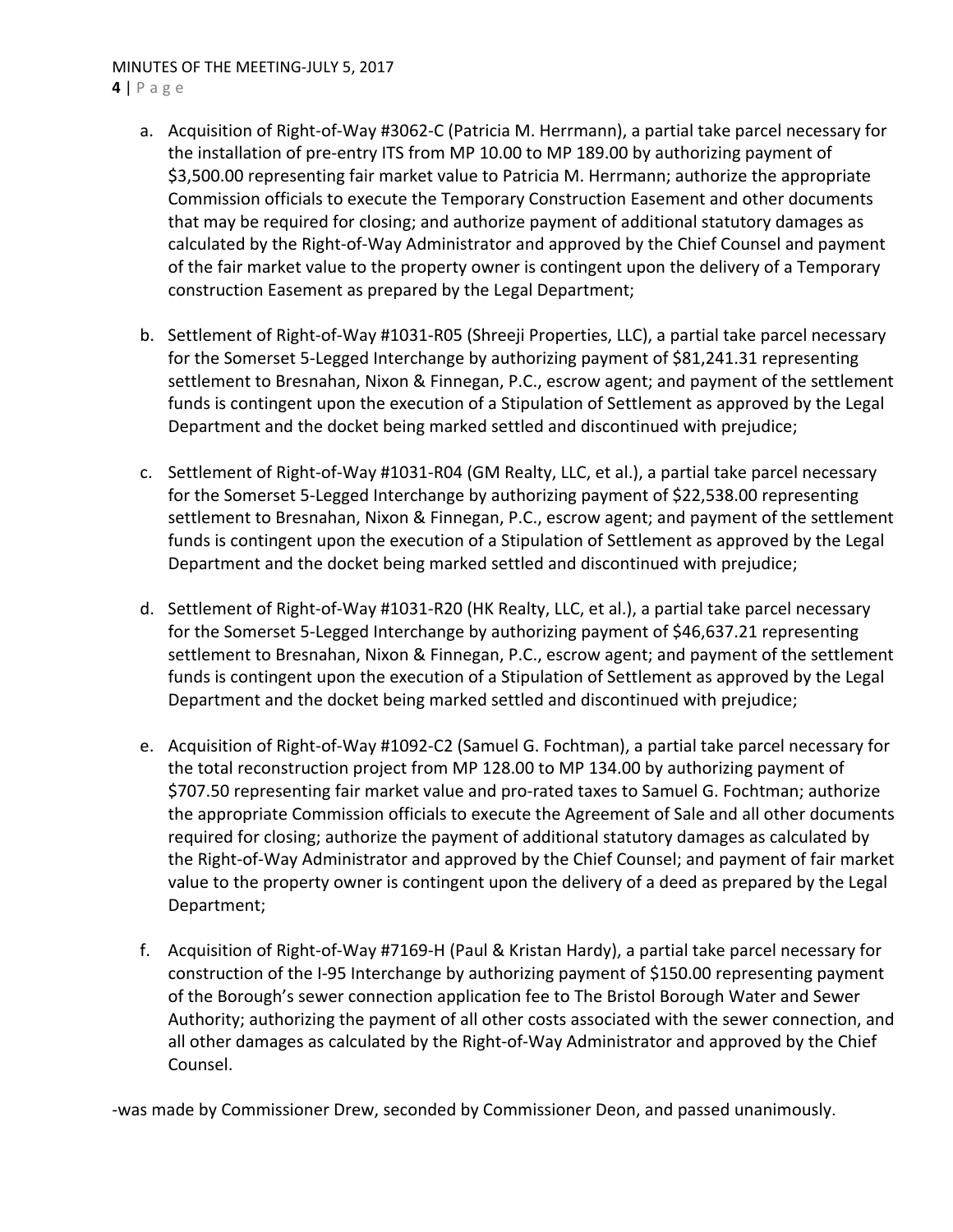#### $\bullet \bullet$

## ADVERTISING

Motion‐That the Commission approves advertising for two (2) engineering firms for traffic operations and Intelligent Transportation Systems (ITS)‐was made by Commissioner Drew, seconded by Commissioner Deon and passed unanimously.

 $\cdot$ 

## PURCHASE ORDERS

Motion‐That the Commission approves the Award of Bids and the Issuance of Purchase Orders for the items listed in memos "a" through "e":

- a. Six (6) mobile generators for various towers, utilizing the Commonwealth's contract with Cleveland Brothers Equip Co., Inc.; at a total award of \$198,630.00;
- b. Sodium Chloride (August 1, 2017 July 31, 2018), to the lowest responsive and responsible bidders:

| <b>Compass Minerals</b> | 4,000,000.00    |
|-------------------------|-----------------|
| American Rock Salt      | 4,100,000.00    |
| Cargill Inc.            | 3,900,000.00    |
| <b>TOTAL AWARD:</b>     | \$12,000,000.00 |
| Plus 25% contingency    | 3,000,000.00    |
| <b>APPROVED TOTAL:</b>  | \$15,000,000.00 |

- c. Tree clearing from MP 157.30 to MP 162.00, to the lowest responsive and responsible bidder, K. W. Reese, Inc.; at a total award of \$999,418.95;
- d. AccuWeather license fee for forecasting services; exercising the option to renew the agreement (October 1, 2017 – September 30, 2018) with DELL Marketing, LP; at a cost of \$123,823.96;
- e. Annual printer maintenance agreement (through June 30, 2018), utilizing the Commonwealth's contract with Fraser Advanced Information Systems; at a total award of \$110,000.00.

‐was made by Commissioner Drew, seconded by Commissioner Deon, and passed unanimously.

❖

### POOL

Motion‐That the Commission approves amending the pool of qualified real estate appraisers and title abstracting and closing services to include Tri‐State Paralegal Service, LLC in the qualified pool ‐was made by Commissioner Drew, seconded by Commissioner Deon, and passed unanimously.